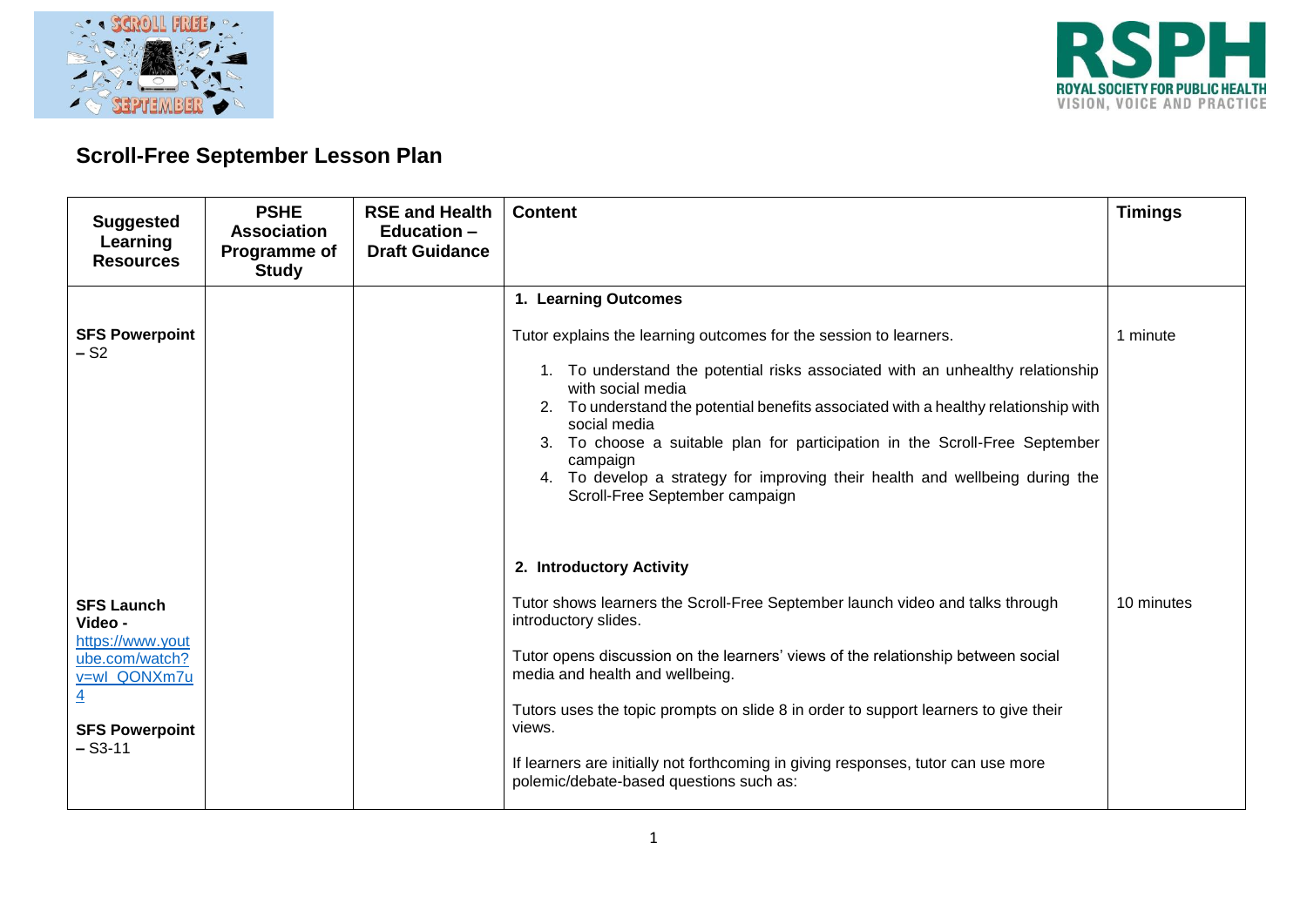| #StatusOfMind<br>report -<br>https://www.rsph.<br>org.uk/our-<br>work/campaigns/<br>status-of-<br>mind.html | $KS3H5$ – The<br>characteristics of<br>mental and<br>emotional heath<br>and strategies for<br>managing it | 1. Would the world be a better place without social media?<br>2. Is social media good/bad for your health?<br>3. Should social media be covered on the school curriculum?<br>Tutor explains to learners that there are a number of articles and studies that have<br>indicated that social media use can have a significant impact on the health and<br>wellbeing of young people.<br>This has included the RSPH #StatusOfMind report, which asked 1,500 young people<br>for their views on how social media impacted upon their mental health and wellbeing.<br>This research identified that out of the five major social media platforms (Twitter,<br>Facebook, Instagram, YouTube and Snapchat), only YouTube came out as having a<br>net positive impact. All of the other platforms came out as having a net negative<br>impact, with Instagram having the most significant impact.<br>However, as show on slide 10 of the SFS Powerpoint, all platforms had aspects that<br>had a positive impact on mental health.<br>Tutor explains that the likelihood of a young person having a positive or negative<br>experience on social media depends on a number of factors, including:<br>1. The kind of content they are accessing – is it likely to make them feel<br>good or give them information they didn't have before?<br>2. When they are accessing the content - is it likely to affect their night's<br>sleep?<br>3. What is going on around them when they are accessing the content $-$ is<br>it acting as either a positive outlet or a negative distraction?<br>4. Their relationship with the content on social media platforms - are they<br>actively creating and engaging with it or passively scrolling through it?<br>5. The support available to them when using the platform $-$ are they<br>supported to understand and manage content that could be harmful?<br>Tutor explains our relationship with social media is like any other relationship. It can |  |
|-------------------------------------------------------------------------------------------------------------|-----------------------------------------------------------------------------------------------------------|--------------------------------------------------------------------------------------------------------------------------------------------------------------------------------------------------------------------------------------------------------------------------------------------------------------------------------------------------------------------------------------------------------------------------------------------------------------------------------------------------------------------------------------------------------------------------------------------------------------------------------------------------------------------------------------------------------------------------------------------------------------------------------------------------------------------------------------------------------------------------------------------------------------------------------------------------------------------------------------------------------------------------------------------------------------------------------------------------------------------------------------------------------------------------------------------------------------------------------------------------------------------------------------------------------------------------------------------------------------------------------------------------------------------------------------------------------------------------------------------------------------------------------------------------------------------------------------------------------------------------------------------------------------------------------------------------------------------------------------------------------------------------------------------------------------------------------------------------------------------------------------------------------------------------------------------------------------------------------------|--|
|                                                                                                             |                                                                                                           | be a good one or a bad one and it can either improve or deteriorate over time.                                                                                                                                                                                                                                                                                                                                                                                                                                                                                                                                                                                                                                                                                                                                                                                                                                                                                                                                                                                                                                                                                                                                                                                                                                                                                                                                                                                                                                                                                                                                                                                                                                                                                                                                                                                                                                                                                                       |  |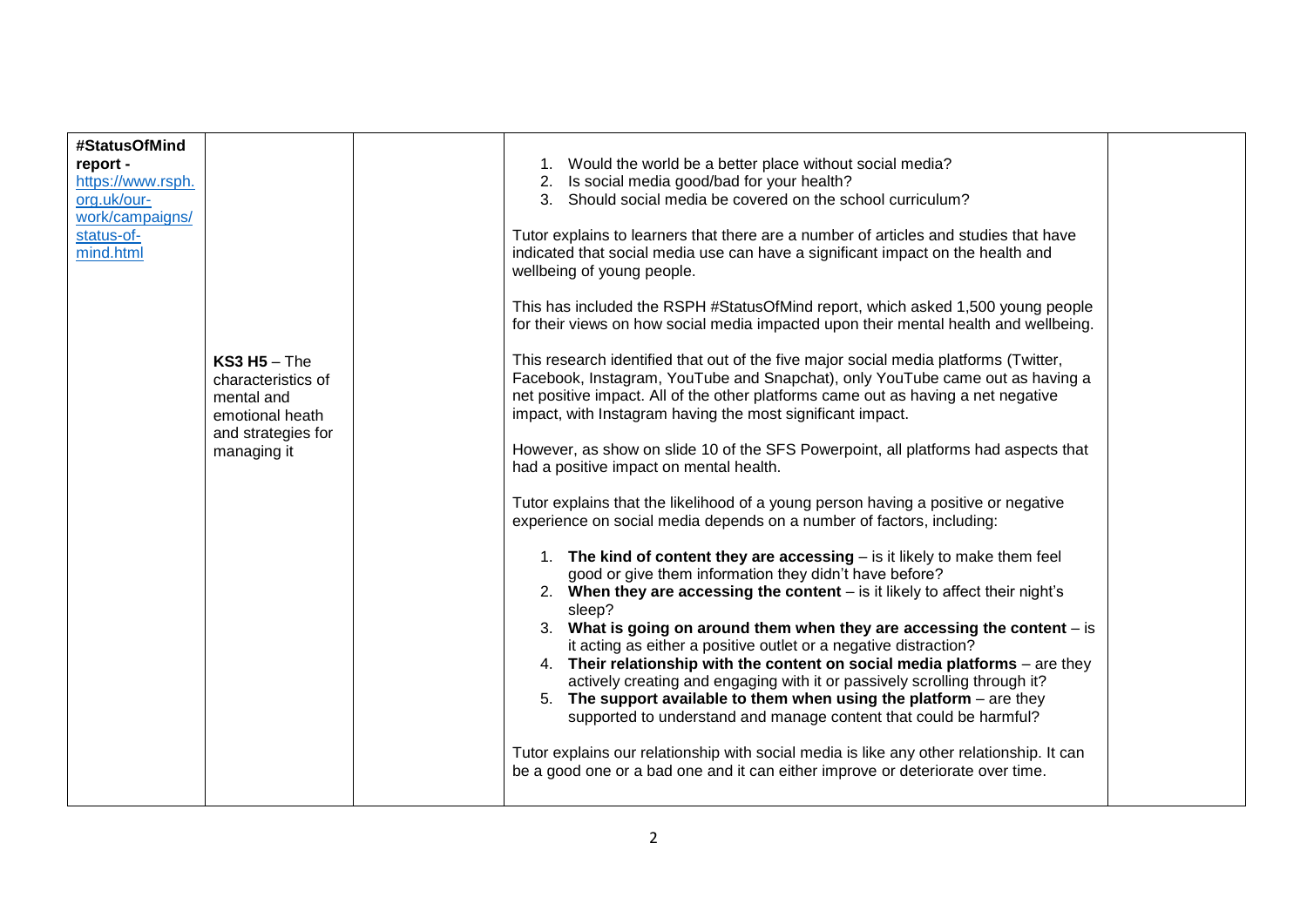|                                           |                                                                                  |                                                          | 3. Following the Crowd                                                                                                                                                                                            |            |
|-------------------------------------------|----------------------------------------------------------------------------------|----------------------------------------------------------|-------------------------------------------------------------------------------------------------------------------------------------------------------------------------------------------------------------------|------------|
| <b>SFS Powerpoint</b><br>$-$ Slides 12-22 | $KS3H13$ – The<br>benefits of<br>physical exercise<br>and the                    | P29 - Common<br>types of mental ill<br>health            | Tutor explains to learners that there are a number of articles and studies that have<br>indicated that social media use can negatively impact on the health and wellbeing of<br>young people.                     | 15 minutes |
|                                           | importance of<br>sleep                                                           | $P29 - The$<br>similarities and<br>differences           | Through the Powerpoint presentation, learners are shown a number of statements<br>relating to the relationship between social media use and health and wellbeing.                                                 |            |
|                                           | $KS3H18-How$<br>the media portrays<br>young people; to                           | between the online<br>world and the<br>physical world,   | Tutor explains that one of the statements is a fact revealed by research that has<br>taken place in this area. The other statements are all incorrect.                                                            |            |
|                                           | recognise its<br>possible impact on<br>body image and                            | including:<br>a) The impact of<br>unhealthy or           | As the tutor reads out the statements from the board, learners are asked to put their<br>hand up to indicate what they think the correct answer is.                                                               |            |
|                                           | health issues<br>$KS4H1-T0$                                                      | obsessive<br>comparisons<br>with others                  | Q1 - True<br>A 2012 University of Chicago study found that using social media was more addictive                                                                                                                  |            |
|                                           | evaluate the extent<br>to which their self-<br>confidence and<br>self-esteem are | online through<br>setting<br>unrealistic<br>expectations | than either cigarettes or alcohol.<br>$Q2 - 136$ minutes                                                                                                                                                          |            |
|                                           | affected by the<br>judgement of<br>others and ways of                            | for body image<br>b) How people<br>may curate a          | According to a study by the Global Web Index, the average user spends two hours<br>and sixteen minutes using social media every day. This would translate to five years<br>and four months spent over a lifetime. |            |
|                                           | handling this<br>$KS4H5 - The$                                                   | specific image<br>of their life<br>online                | $Q3 - 45%$                                                                                                                                                                                                        |            |
|                                           | characteristics of<br>emotional and<br>mental health                             | c) Over-reliance<br>on online<br>relationships           | A study from Anxiety UK found that being unable to access social media sparked<br>feelings of FOMO (fear of missing out).                                                                                         |            |
|                                           | <b>KS4 R30 - To</b><br>recognise peer<br>pressure and have                       | (including<br>social media)<br>d) How<br>advertising and | $Q4 - 20%$<br>The 2017 'Sleepless in School?' study found that one in five young people. Poor<br>sleep is shown to have a significant negative impact on our mental health. Teens                                 |            |